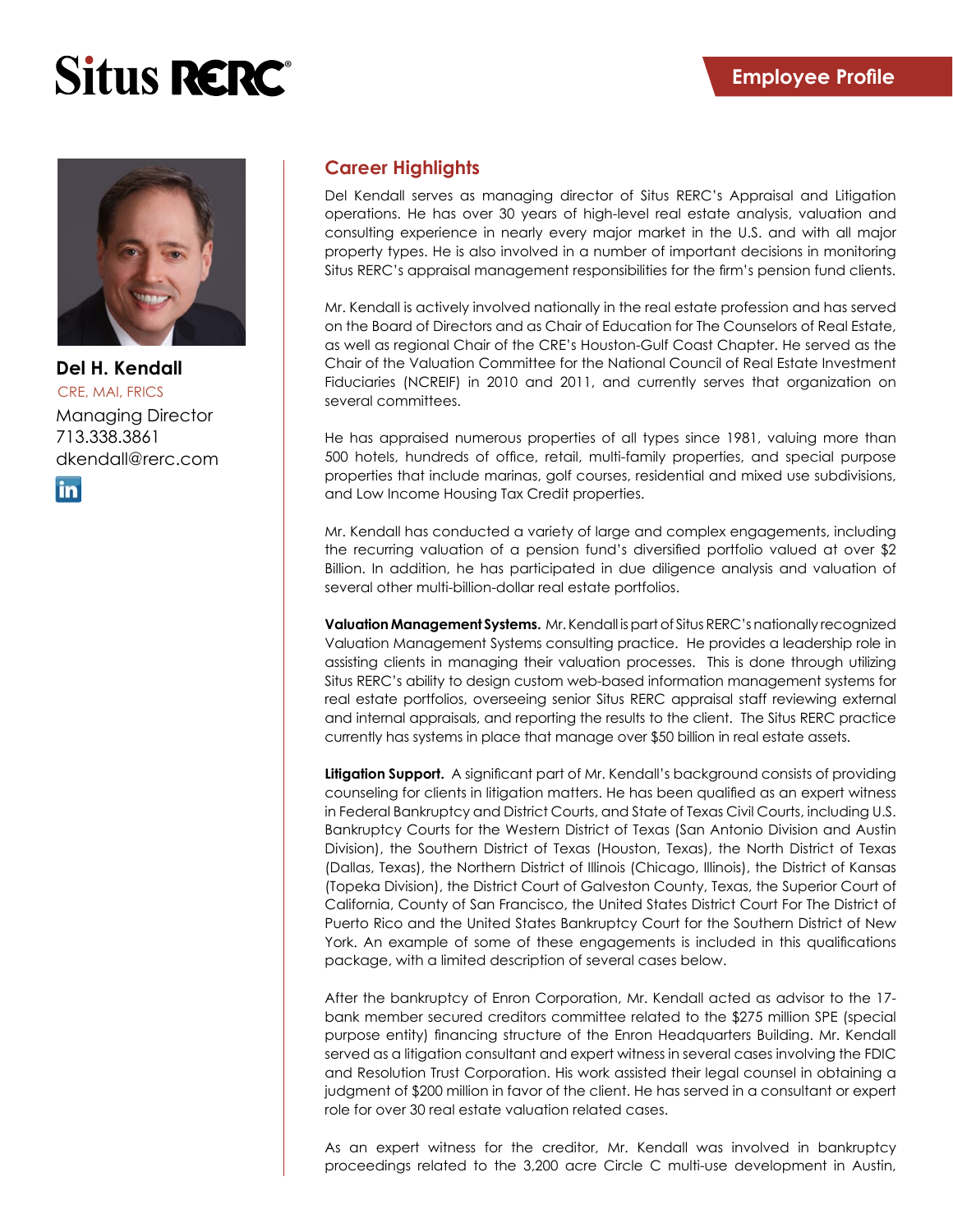

### **Del H. Kendall**

CRE, MAI, FRICS Managing Director 713.338.3861 dkendall@rerc.com

in.

Texas, which involved the valuation and feasibility analysis of the property. The book value of the asset and accrued interest exceeded \$100 million and became the largest single asset loss in the history of the FDIC at that point. In another case, Mr. Kendall performed analysis of the real estate assets of a failed savings and loan for the US Department of Justice. Mr. Kendall testified at the Department of Justice in Washington DC, where he was accepted as an expert in the field of real estate appraisal.

**Portfolio Engagements (US).** During his career, Mr. Kendall has directed a number of large portfolio engagements that involved coordinating a team of professionals. A summary of some of the more notable engagements are presented below:

Mr. Kendall has managed several engagements valuing real estate assets for pension fund clients that exceeded \$1 billion each in value. These portfolios have typically been composed of diversified property types located throughout the US. Mr. Kendall also participated in the due diligence analysis and valuation for a private fund of a several billion dollar retail portfolio concentrated in the northeast US. The analysis was performed to assist the client in determining the value of the portfolio and an affiliated management company.

Mr. Kendall managed a team responsible for valuing over 900 single tenant properties as part of a major acquisition by a real estate client. The team performed on a multi-faceted basis by including a systems integration effort to download property information from a database into a valuation model, statistical modeling, and abstracting of lease information.

He also managed a team responsible for inspecting and performing a detailed market study on more than 8,000 multifamily units in 36 counties in East Texas as part of a federal class action suit aimed at affirmative action.

**International Valuation Engagements.** International valuation assignments involving work in a number of countries outside the US. Some of these included large portfolios of assets around the world.

After the merger of Exxon and Mobil, Mr. Kendall led the global valuation team responsible for valuing all real estate assets in non-US countries that had a minimum of \$100 million in total value in each country. Mr. Kendall coordinated the project with the lead offices in the various foreign countries for the merged company and his staff that visited these countries, oversaw the creation of a database for all of the real estate assets, and supervised the valuation process. The engagement included assets in Brazil, Australia, France, UK, Germany, the Netherlands, Italy, and a number of other countries.

In Mexico, Mr. Kendall led a due diligence team analyzing over 100 assets of the real estate portfolio for acquisition by the client of what was the 3rd largest bank in Mexico (Banco Serfin) at that time. The analysis assisted the acquisition of the bank by the largest bank in Spain, Santander.

Another assignment involved the review of a portfolio of office buildings that were being acquired from a Mexican insurance company by New York Life.

Mr. Kendall also has provided over 500 appraisal reviews of retail and industrial properties in Mexico for a major US pension fund. Individual property assignments in Mexico have involved industrial properties in Juarez, Matamoros, and Ciudad Acuna,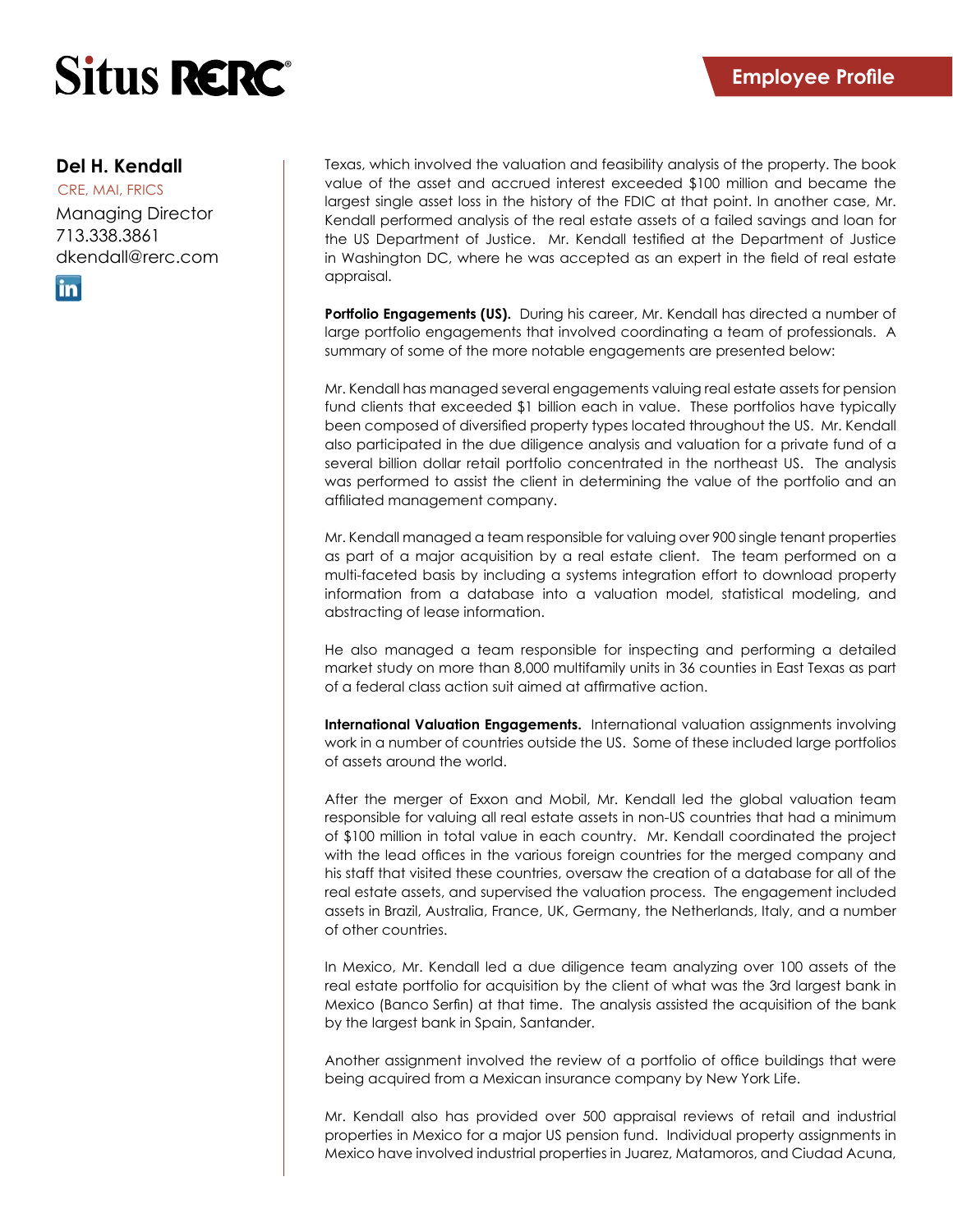

## **Del H. Kendall**

CRE, MAI, FRICS Managing Director 713.338.3861 dkendall@rerc.com



the Qualton Hotel and Timeshare in Puerto Vallarta.

**Individual Valuation and Consulting Assignments.** Individual valuation and consulting engagements have included a number of major assets, many involving complex valuation issues. A selected number of these engagements are noted below.

Feasibility study addressing the expansion of the King of Prussia Mall from 2 million to 3 million square feet. The expansion also included an increase from six to nine anchor stores. A subsequent appraisal was performed on this property. Over 50 regional malls have been valued by Mr. Kendall.

Valuation of over 500 hotels, including the Westin St. Francis in San Francisco, Ritz-Carlton in Houston, the Anatole and Fairmont in Dallas, the Omni Park Central in New York City, the Pier House in Key West, Hotel Coronado near San Diego, and the Monterey Plaza, in Monterey, California.

Valuation of numerous high rise residential condominiums in Las Vegas, San Francisco, Chicago, Manhattan, Atlanta, Houston, Ft. Lauderdale, and Galveston.

## **Academic Background**

**University of Texas at Austin** B.S., political science

## **Professional Designations and Affiliations**

#### **Member, Counselors of Real Estate, (CRE Designation)**

- 2013-2015-Member of the national Board of Directors
- 2012-national Chair of Education
- Chairman of the Houston Gulf Coast Chapter in 2004

#### **Member, The Appraisal Institute, (MAI Designation)**

- 1988-2005 served on the national/regional Board of Examiners Experience Subcommittee, hearing appeals of candidates rejected for admission
- Appointed by the Appraisal Institute to serve on the CARS (Commercial Appraisal Report Standards) Committee, 2005-2006

#### **National Council of Real Estate Investment Fiduciaries (NCREIF)**

- Chairman of the Valuation Committee of, 2010-2011
- REIS (Real Estate Information Standards) Council, 2008-2009
- Accounting/Valuation Task Force, 2010-2013.

#### **Member, National Association of Realtors (CRE affiliate member)**

#### **NAIOP (National Association of Industrial and Office Parks)**

- Member of National Research Directors Committee, 2004-2013
- Member of NAIOP Terms and Definitions Committee, 2004-2005

Currently licensed as a Certified General Real Estate Appraiser in 20 states, including Texas, California, Arizona, New York, Colorado, and a number of other states.